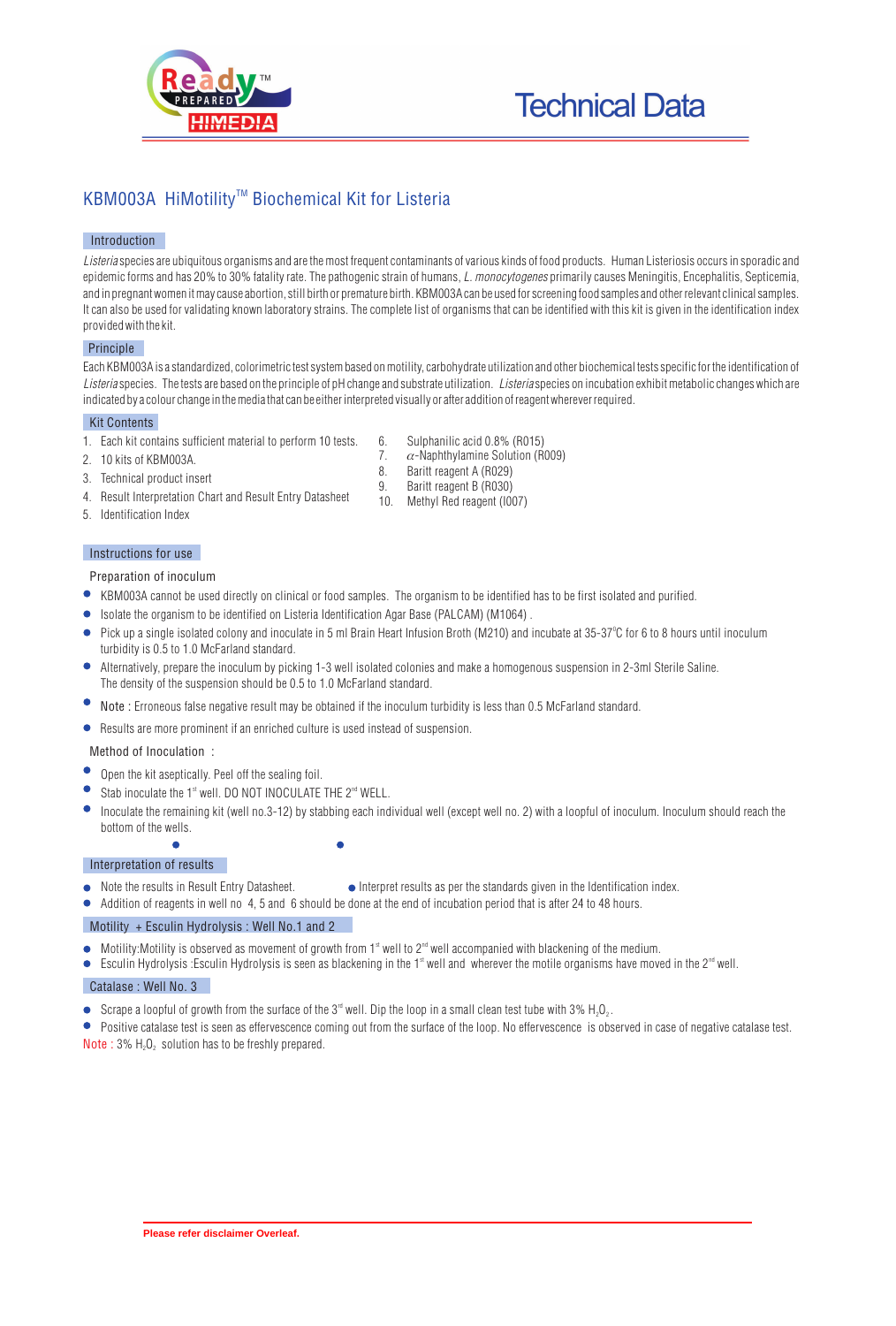## **Nitrate Reduction : Well No. 4**

- Add 1-2 drops of Sulphanilic acid (R015) and  $\alpha$ -Naphthylamine Solution (R009).
- $\bullet$ Immediate development of pinkish red colour on addition of reagent indicates positive reaction.
- $\bullet$ No change in colour indicates negative reaction.

## **Voges-Proskauer's Test : Well No. 5**

- $\bullet$ Add 2-3 drops of Barritt reagent A (R029) and 1-2 drops of Barritt reagent B (R030) .
- $\bullet$ On addition of reagent pinkish red colour is observed within 10 minutes.
- No change in colour or a slight copper colour (due to reaction of Baritt reagent A and Baritt reagent B) denotes a negative reaction.

### **Methyl red Test : Well No. 6**

- Add 1-2 drops of Methyl Red Indicator (I007).  $\bullet$
- Reagent remains distinct red if the test is positive.  $\bullet$
- Reagent decolourises and becomes yellow if the test is negative.

## **Carbohydarte Fermentation Test : Well No. 7 to Well No 12**

- Colour of the medium changes from red to yellow due to acid production if the test is positive.
- Medium remains red in colour if the test is negative.

#### **Identification Index of various** *Listeria* **species**

| Tests                                                                                                                            | $Motility + Esculin$<br>Hydrolysis | Catalase | Nitrate<br>Reduction     | Voges<br>Proskauer's | Methyl red | Xylose | Lactose   | -Methvl-D-<br>Mannoside  | Rhamnose                 | Glucose<br>(Dextrose) | Mannitol |
|----------------------------------------------------------------------------------------------------------------------------------|------------------------------------|----------|--------------------------|----------------------|------------|--------|-----------|--------------------------|--------------------------|-----------------------|----------|
| Listeria grayi                                                                                                                   |                                    |          | $\overline{\phantom{a}}$ |                      |            | ۰      | ÷         | $^{+}$                   | V                        |                       |          |
| Listeria monocytogenes                                                                                                           |                                    |          | $\overline{\phantom{0}}$ |                      |            | ۰      |           | $^{+}$                   | $^{+}$                   |                       |          |
| Listeria innocua                                                                                                                 |                                    |          | $\overline{\phantom{a}}$ |                      |            | -      | $^+$      | $+$                      | $^{+}$                   |                       |          |
| Listeria seeligeri                                                                                                               |                                    |          | <b>NR</b>                |                      |            |        | <b>NR</b> |                          | $\overline{\phantom{a}}$ |                       |          |
| Listeria ivannovii Sub sp. ivannovii                                                                                             |                                    |          | $\overline{\phantom{a}}$ |                      |            |        | ٠         | -                        | $\overline{\phantom{a}}$ |                       |          |
| Listeria ivannovii Sub sp. Iondoniesis                                                                                           |                                    |          | $\overline{\phantom{0}}$ |                      |            |        | -         |                          | $\overline{\phantom{a}}$ |                       |          |
| Listeria welshimeri                                                                                                              |                                    |          | <b>NR</b>                |                      |            |        | <b>NR</b> | $\overline{\phantom{a}}$ | $^{+}$                   |                       |          |
| Note: Based on % strains showing reactions following symbols have been assigned from laboratory results and standard references. |                                    |          |                          |                      |            |        |           |                          |                          |                       |          |
| <b>NR</b><br>Positive (more than 90%)<br>Variable reaction<br>Not Reported<br>Negative (more than 90%)<br>$=$<br>$=$             |                                    |          |                          |                      |            |        |           |                          |                          |                       |          |

### Result interpretation chart

| Well No.         | Test                                    | Reagents to be added<br>after incubation                                              | Principle                               | Original colour<br>of the medium | Positive<br>reaction                                                  | <b>Negative</b><br>reaction     |
|------------------|-----------------------------------------|---------------------------------------------------------------------------------------|-----------------------------------------|----------------------------------|-----------------------------------------------------------------------|---------------------------------|
| $1+2$            | Motility + Esculin<br><b>Hydrolysis</b> |                                                                                       | Detects motility and Esculin hydrolysis | Cream                            | Movement of growth in the second<br>well with simultaneous blackening | No change in the<br>second well |
| 3                | Catalase                                | 3% H <sub>2</sub> O <sub>2</sub> solution                                             | Detects Catalase activity               | Colourless                       | Effervescence coming out<br>from the loop                             | No Effervescence seen           |
| 4.               | Nitrate<br>Reduction                    | 1-2 drops of sulphanilic<br>acid and 1-2 drops of<br>$\alpha$ -Naphthylamine Solution | Detects Nitrate reduction               | Colourless                       | <b>Pinkish Red</b>                                                    | Colourless                      |
| 5                | Voges<br>Proskauer's                    | 1-2 drops of Baritt reagent A<br>and 1-2 drops of Baritt reagent B                    | Detects acetoin production              | Colourless / light<br>yellow     | Pinkish red                                                           | Colourless/<br>slight copper    |
| $6 \overline{6}$ | Methyl red                              | 1-2 drops of Methyl red reagent                                                       | Detects acid production                 | Colourless                       | <b>Red</b>                                                            | Yellowish - orange              |
| $\overline{7}$   | Xylose                                  |                                                                                       | Xylose utilization                      | Pinkish Red / Red                | Yellow                                                                | Red / Pink                      |
| 8                | Lactose                                 |                                                                                       | Lactose utilization                     | Pinkish Red / Red                | Yellow                                                                | Red / Pink                      |
| 9                | -Methyl-D<br>mannoside                  |                                                                                       | -Methyl-D mannoside utilization         | Pinkish Red / Red                | Yellow                                                                | Red / Pink                      |
| 10 <sup>1</sup>  | Rhamnose                                |                                                                                       | Rhamnose utilization                    | Pinkish Red / Red                | Yellow                                                                | Red / Pink                      |
| 11               | Glucose (Dextrose) -                    |                                                                                       | Glucose (Dextrose) utilization          | Pinkish Red / Red                | Yellow                                                                | Red / Pink                      |
| 12               | Mannitol                                |                                                                                       | Mannitol utilization                    | <b>Pinkish Red / Red</b>         | Yellow                                                                | Red / Pink                      |